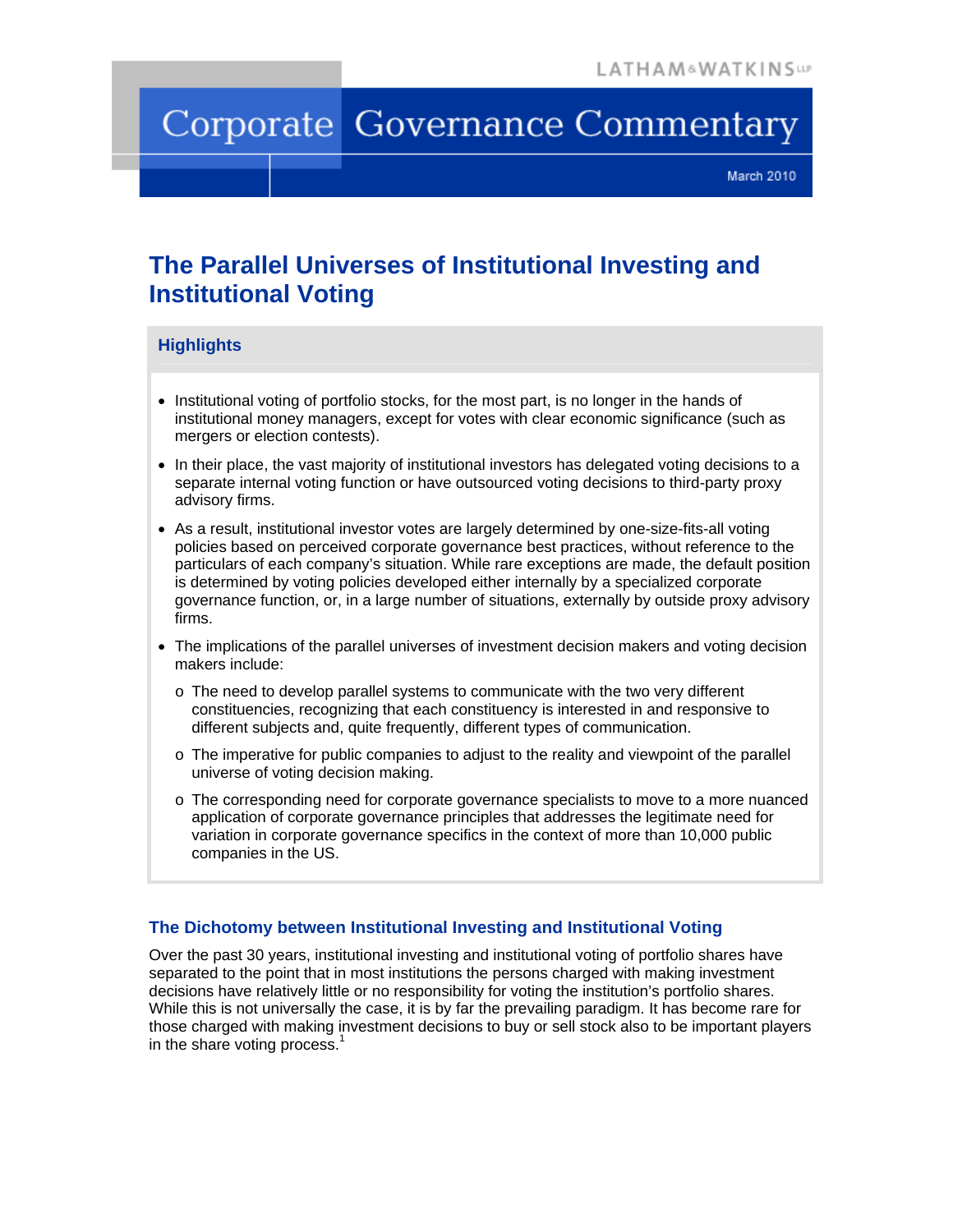The reasons for the divorce of investing and voting at institutional investors are:

- The law of large numbers (too many portfolio companies with too many ballot votes at annual shareholder meetings), and
- Two seminal decisions by government agencies that regulate our institutional investor community — the US Securities and Exchange Commission (SEC) and the US Department of Labor in its administration of ERISA.

In the mid-1980s, the Department of Labor issued an opinion that, under ERISA, parties responsible for managing assets in ERISA-governed pension plans have the fiduciary duty not only to vote all of their portfolio shares, but also to do so in accordance with a "prudent man" standard. $2$  Not long thereafter, the SEC Division of Investment Management issued a similar ruling that the fiduciary obligations of registered investment advisors include voting all shares held in managed portfolios in accordance with the fiduciary duties of loyalty and care.<sup>3</sup>

These two rulings had the effect of rendering obsolete the traditional philosophy of the investment management industry that, if there was no problem with a portfolio company's management, it was OK to vote management's recommendations; if there was a problem, the solution was to sell the stock (the so-called "Wall Street Walk"<sup>4</sup>) rather than to hold the stock and use its voting power to try to effect change. While the Wall Street Walk may continue to be the preferred answer of the investment management industry to an underperforming management, automatically voting management's positions is clearly no longer acceptable.

The SEC and ERISA rulings demand that, instead of passive adherence to management's voting recommendations, each institutional investor vote all of its portfolio shares on every matter brought to shareholders in accordance with the standards of the proverbial prudent man in like circumstances. The rulings do not, however, explain or even acknowledge:

**"While the Wall Street Walk may continue to be the preferred answer of the investment management industry to an underperforming management, automatically voting management's positions is clearly no longer acceptable."** 

- The immensity of the burden being created in light of the number of companies represented in an institutional investor's portfolio, particularly at medium and large investment management complexes, nor
- The disconnect, so to speak, for quantitative investment advisers that buy and sell stocks based on computer models, not on individualized analysis of company performance, nor
- The correlative cost burden being imposed on the investment management industry for a goal that those responsible for investment decisions (whether active managers or quantitative managers) undoubtedly view as being largely bereft of benefit to the value of their portfolios.

The upshot of the rulings has been the creation of several "outsourcing" strategies for investment managers to meet their recently imposed fiduciary duty at bearable expense.

 One model is to subscribe to services provided by proxy advisory firms (today, principally Risk Metrics, Glass Lewis and Proxy Governance), ranging from outsourcing the mechanics for actually voting shares (a not insignificant logistical and cost issue if the investment manager's portfolio includes hundreds or thousands of companies), to making recommendations on how to vote all portfolio companies' shares on all matters brought to shareholder meetings, to exercising discretionary proxy authority to vote the portfolio companies' shares without reference to the investment manager.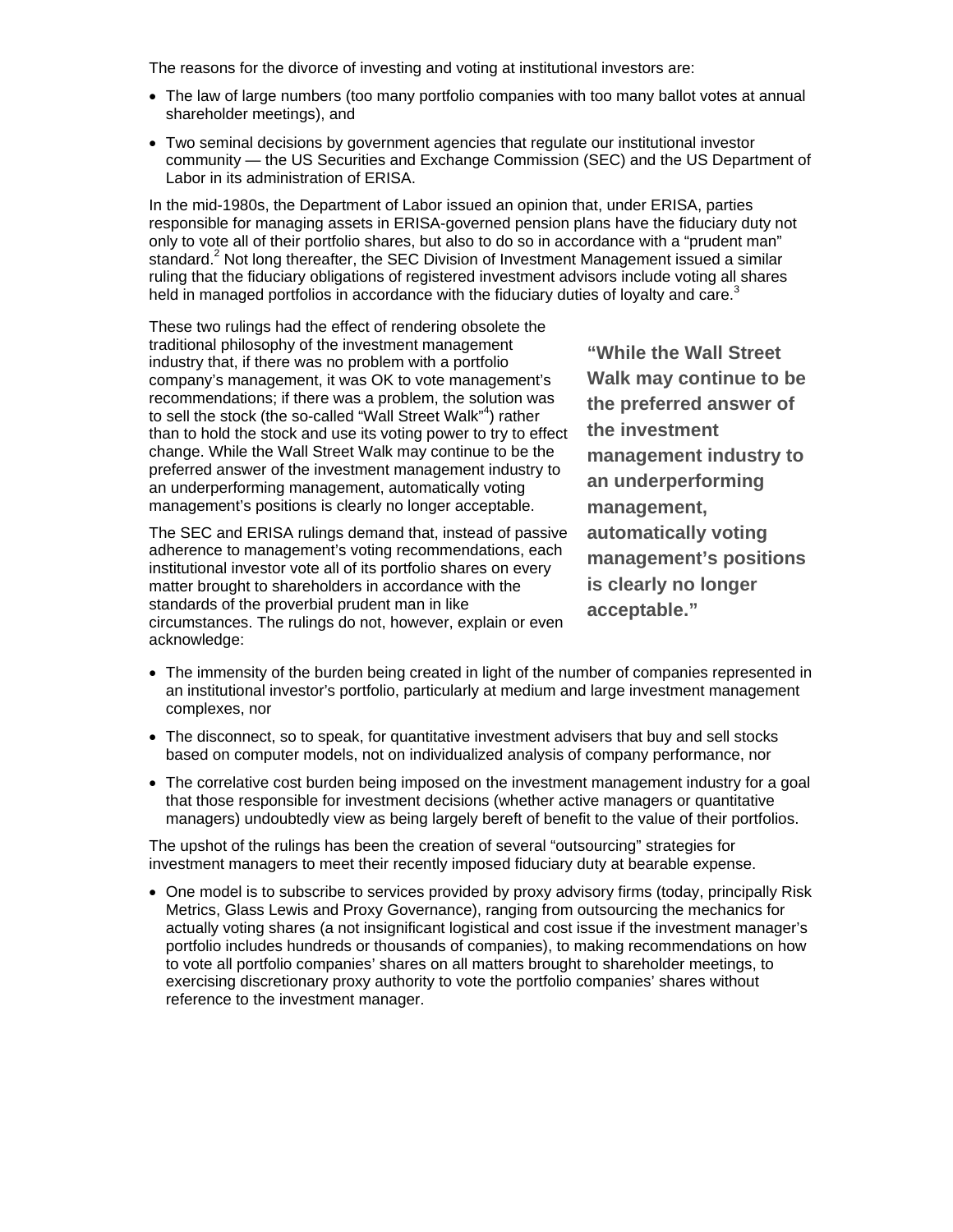- $\circ$  To make this model work, the proxy advisory firms, in turn, have developed methodologies to recommend voting positions for all public companies on all ballot matters, as well as systems for electronic voting that are used to cast votes on behalf of participating institutions, thus becoming the repository for the problems and costs associated with the law of large numbers arising from annual (or more frequent) shareholder meetings at over 10,000 public US companies.
- o The proxy advisory firms' methodology for recommending voting positions in a manner intended to satisfy the fiduciary prudent man standard consists of an increasingly complex set of voting policies designed to cover every vote on every shareholder meeting ballot. Application of those policies is routinized and implemented by a combination of computer systems and a low cost labor source that has the capability of linking the voting policies to the actual ballot issues, as presented in each company's proxy materials.<sup>5</sup>
- A second model adopted by many investment managers (particularly larger managers) has been to internalize development and implementation of voting policies through creation of an internal staff dedicated to voting all portfolio companies' shares. The internal "corporate governance" staff typically is entirely separate from the portfolio managers and reports either to the general counsel or senior compliance officer of the investment manager, not to the investing function.
- Many investment managers have chosen a hybrid model that combines some of the features of the first two models.
	- o For example, they may utilize some or all of the services offered by proxy advisory firms, including voting recommendation services, but rely on the institution's internal corporate governance staff for final voting decisions on some or all ballot issues.
	- $\circ$  Other institutions use internal staff for administrative functions but as a matter of formal policy or informal practice follow the voting recommendations of third-party proxy advisors.
	- $\circ$  Some investment managers, particularly those utilizing active rather than quantitative portfolio management strategies, may also follow the practice of informing portfolio managers of proposed voting decisions for the managers' portfolio companies and permit, or (in a relatively small number of cases) encourage, portfolio managers to review voting decisions and register any contrary views on the proposed votes.
	- o The latter structure is far more common on ballot issues that have an obvious impact on valuation, such as control contests and mergers.
- Ironically, all of these structures effectively replicate the old days of the Wall Street Walk, except that instead of voting in favor of all management recommendations on non-economic matters, the institutions now vote the recommendations of internal or external corporate governance specialists. This, as a practical matter simply entails application of the relevant voting policies without any reference to the specific facts and circumstances of the portfolio company the shares of which are being voted. $6$

In short, institutional investors have found a range of cost-effective solutions to the challenges imposed by application of fiduciary duty standards to voting decisions. The solutions have several critical points in common:

- Application of data management principles to the vast bulk of proxy votes cast each year.<sup>7</sup>
- Creation and implementation of effective and comprehensive default rules (in the form of voting policies) for making ballot decisions, which do not require human intervention.
- Use of a small infrastructure of corporate governance managers to supervise a largely automated voting process, who have the authority to set the default voting rules and to make exceptions in specific cases that are "appealed" by the portfolio company, by the proponent of a shareholder proposal or by internal portfolio managers.
	- $\circ$  It is important to recognize that this essentially default structure exists at both proxy advisory firms and at institutional investors who have not outsourced their entire voting system to a proxy advisory firm and that the structure is necessary to control the cost of the voting system.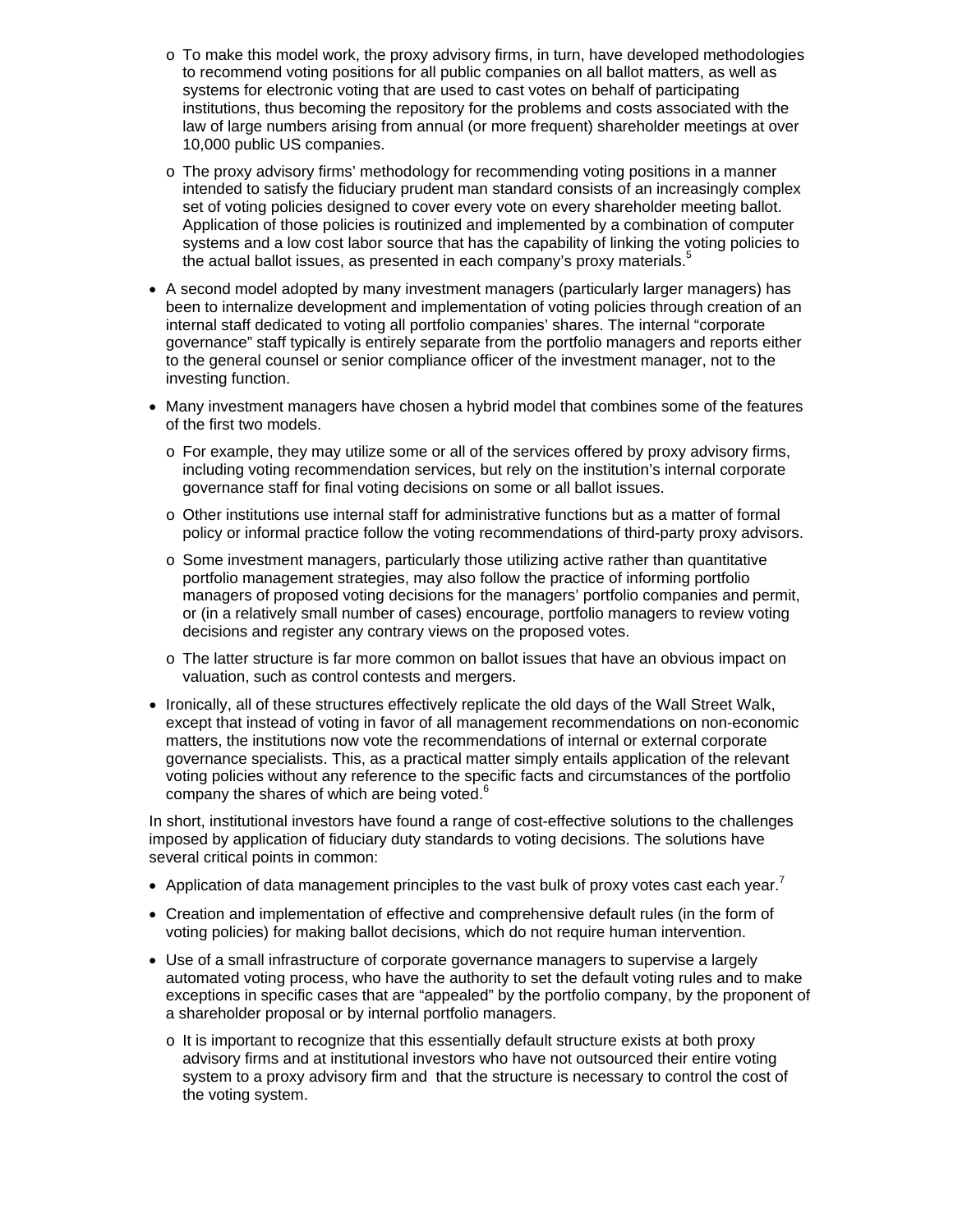- o One key difference between the internalized and externalized default to universally applicable voting policies is that companies typically find it easier to get a meaningful hearing on a request for an exception to a voting policy at institutions that have internalized the process than at third-party proxy advisory services.
- Absence of a role for persons with authority and responsibility for making investment decisions, except that some institutions provide investment decision makers with a "back seat" review function or authority to make voting decisions on clearly economic issues, like control contests and mergers.

#### **The Role of Corporate Governance in Institutional Voting**

By design, those charged with voting decisions at investment management firms and proxy advisory firms do not have the resources, and very often lack the training, to take into account the particulars of each company for which they have voting authority. At best, they may rely on statistical modeling in an effort to sort portfolio companies by performance, such as grading a company against a peer group determined by SIC codes or the like. At worst, they do not make any inquiry into company performance measures. Similarly, voting recommendations on executive compensation and benefit issues are made on the basis of generic models that do not take into account the particular circumstances of any particular company or the wealth of reasonable choices among compensation policies and practices. Voting decision makers do not and cannot utilize the tools of investment decision makers because it is simply not feasible to do so in the cost environment in which proxy advisors and internal corporate governance staffs are required to operate.

Instead of replicating investment decision making and inhabiting the world of financial and market driven analysis and valuation, the voting decision makers utilize a philosophically different decisional system that focuses almost exclusively on corporate governance.<sup>8</sup> The voting decision makers — the corporate governance officers at institutional investors and their counterparts at proxy advisory firms — function in the universe of corporate governance, a universe that may be analogized to a separate, parallel universe from that of the investment decision makers. This is not to say that voting decision makers ignore corporate performance as the end goal, but only that in their parallel universe good corporate governance promotes good corporate performance and therefore is a justifiable and desirable end in itself.<sup>9</sup> No further inquiry into the effect any particular corporate governance initiative might have in the context of a company's particular circumstances is necessary or relevant.

By way of example, in the parallel universe of corporate governance, institutional investors would vote to require that Berkshire Hathaway have an independent, non-executive chairman of the board in place of Warren Buffet, its current Chairman, because Mr. Buffet is also the CEO and is not independent of management and there is no lead independent director or similar position on the board. Similarly, if Mr. Buffet were to serve on a compensation committee that awarded "excessive" compensation according to a corporate governance model, in the universe of corporate governance he would be subjected to a "withhold" vote recommendation without regard to the positive attributes he might otherwise bring to the board or the positive contributions he would make to the company's performance.

The end result is that economic ownership and economic decision making have been effectively decoupled from voting decisions throughout most of the investment management world.<sup>10</sup> This is certainly true with proxy advisory services (whose recommendations are dispositive for many institutional investors and highly influential for others). As a practical matter, it is also true at the majority of institutional investors, which control the costs of voting by delegating the function to a small cadre of governance specialists and largely or entirely disassociate portfolio managers from the process.<sup>11</sup>

**"The point of this commentary is not to pass judgment on the merits of our current institutional voting system, but rather to understand it and to begin to plumb its implications."**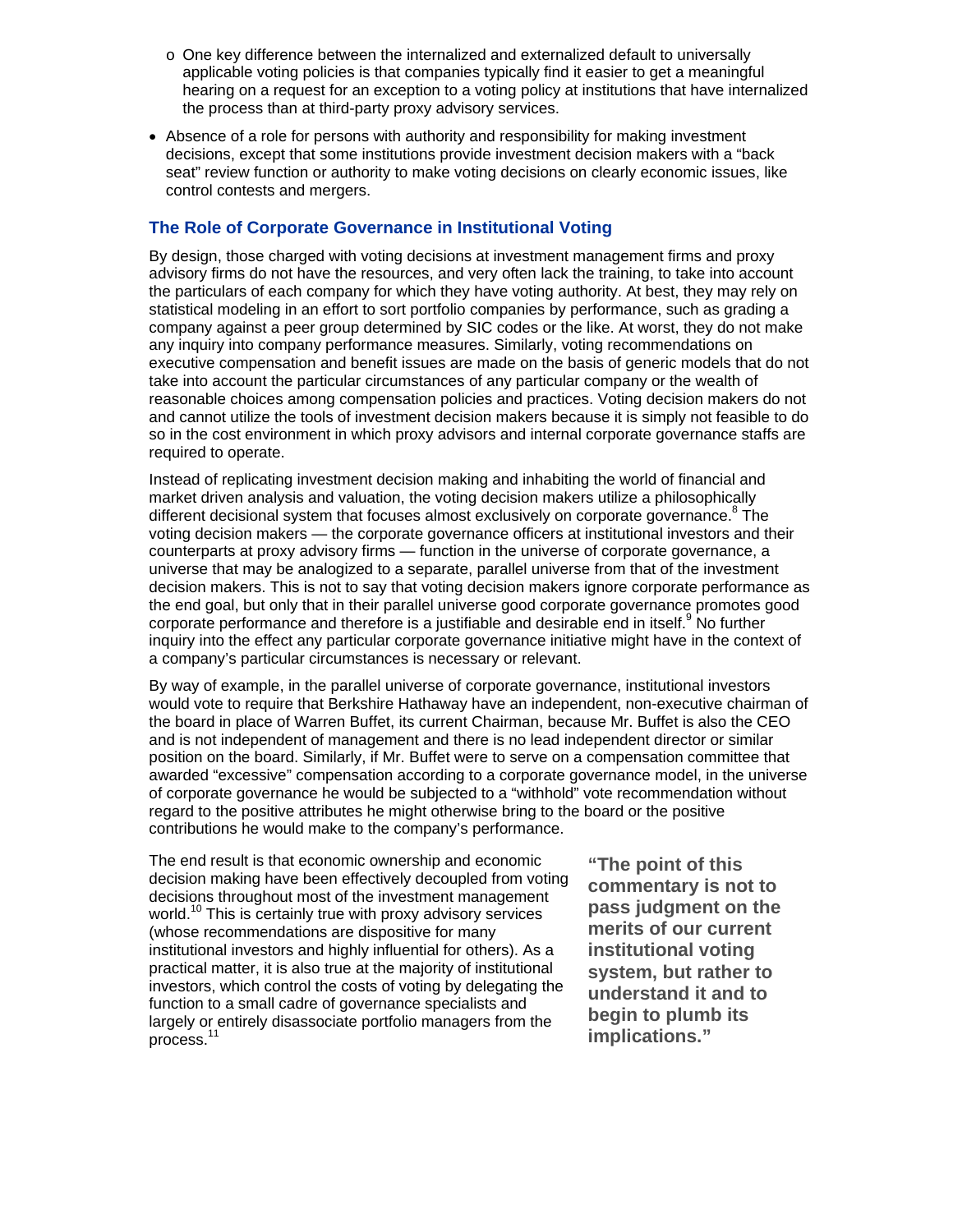#### **Implications of the Parallel Universe of Institutional Investor Voting**

The point of this commentary is not to pass judgment on the merits of our current institutional voting system, but rather to understand it and to begin to plumb its implications.

- Like it or not, short of some major changes in law and practice, the parallel universes of investment decision making and voting decision making are here to stay. One reason is that it is far from clear how the situation could be changed.
	- o One possibility would be to reverse the fiduciary rulings of the Department of Labor and SEC. However, there is little to be said for reverting to the old model of institutions (and retail investors through their brokers) voting for management's recommendations unless they are displeased enough to sell the stock.
	- o A second solution would be to accept that shareholder voting on non-economic issues is of little or no interest to investors of all stripes. This conclusion, however, logically would lead to an elimination of the bulk of all shareholder votes. While such a decision would save forests by eliminating the need for most proxy material, it runs counter to our deeply held association of shareholder voting and corporate legitimacy. Put simply, do we dare say out loud that our Emperor—shareholder democracy— has no clothes?
	- $\circ$  A third possibility would be to regulate proxy advisors and subject them to a fiduciary obligation to their clients (or perhaps to the providers of the funds invested by their clients) in the hope that this would produce better internal methodologies and more nuanced recommendations. It is not clear, however, that such a solution, standing on its own, would have much impact because all voting decisions at institutions, internal or external, would presumably continue to be driven by elaborate voting policies applied to most or all ballot proposals, without regard to the particulars of the companies or issues involved.
	- o From a policy perspective, there is no obvious solution to the conundrum created by the law of large numbers and a voting standard based on fiduciary duty principles, short of explicitly and authoritatively providing that fiduciary duty principles require consideration of company particulars. Such a result would resolve the current dilemma, but at the cost of imposing greater cost on the institutional voting system.<sup>12</sup>
- For clarity, if for no other reason, we should stop referring to institutional investors as a single entity for all purposes. When the SEC refers to investors, it should consider being more specific about which group it means — the investment decision makers within the institutional investor community or the voting decision makers. The same is true for all other participants in the public company world, including the financial press, the legal and accounting communities, and commentators and academics. When, for example, the SEC analyzes comment letters it receives on proposals to reform or enhance disclosure of a company's performance and cites views of investors, it probably is referring to the investment decision making community and not the corporate governance community. By the same token, the seemingly endless debate about proxy access doesn't involve investment decision makers but rather is the province of voting decision makers.
- For better or worse, the corporate governance community (particularly its activist component) is in the midst of a (to date) successful campaign to change the composition and role of the public company board. The "trustee" model of a effectively self-perpetuating board that operates to advance shareholder interests, subject principally to fiduciary duty standards and obligations, is slowly being changed through corporate governance reforms (such as majority voting, the practical demise of Rule 452, elimination of staggered boards and a combined CEO/Chairmen role, and the seemingly inevitable advent of proxy access) into an assembly of annually elected representatives who are directly accountable to their electorate — the corporate governance community that makes voting decisions for the bulk of institutional investors.
- Finally, not all public companies have come to grips with the reality that, because they are owned, in a meaningful sense, by two very different institutional constituencies with different agendas, they need to engage in constructive and separate dialogues with each constituency.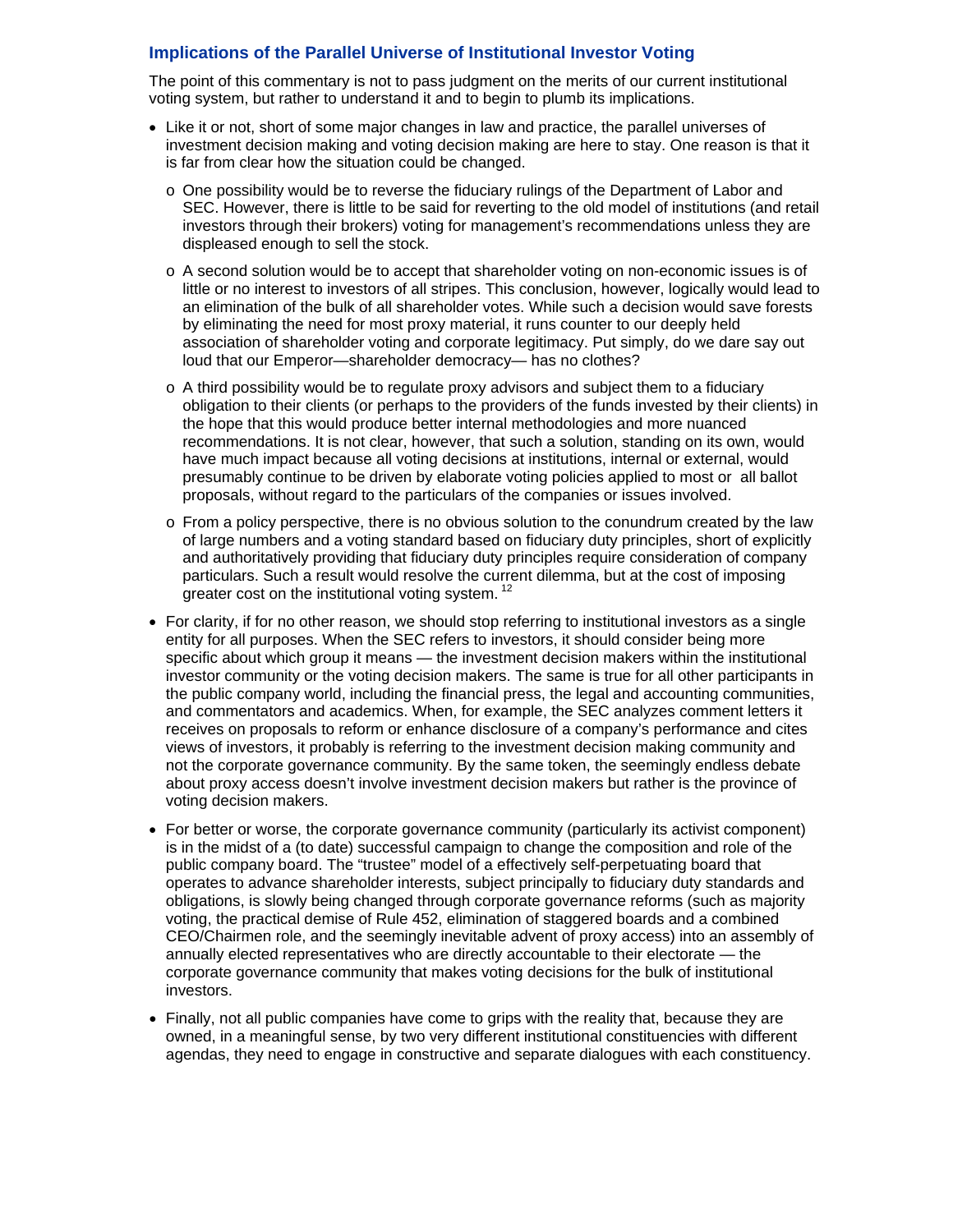- o Public companies have long understood the need and desirability of communicating with investment decision makers. Indeed, our federal and state disclosure systems, the lawyers and accountants who serve it, and the internal and external investor relations and public relations functions have long focused on and tried to respond to this need. While this is well and good, it is not sufficient.
- o Those companies that have not yet done so should accept the need and desirability of establishing separate, parallel communication channels and specialists to deal with voting decision makers at institutional investors and their proxy advisers.<sup>13</sup> Too often, corporate governance issues are seen as a distraction from a company's goal of creating economic value for its shareowners. Although this may be true, it is also somewhat beside the point because voting decision makers at the company's institutional shareowners demand otherwise.
- o By the same token, the corporate governance community should recognize that it does not need and should not want to talk to the operating and financial management of a company because the voting decision makers are, by design, not involved with measuring the company's operating and financial performance.
- $\circ$  In effect, the division of labor on the institutional investor side suggests a similar division of labor on the company side, with company governance officers communicating with the voting decision makers and operating and financial officers communicating with investment decision makers.<sup>14</sup>
- o In addition, both the corporate community and the governance community need to find a mutually successful resolution to another challenging aspect of the current corporate governance movement — its seeming drive to find new faults with the prevailing paradigm of corporate governance that, at least from the company perspective, makes any attempt at accommodation merely a prelude to another round of demands. 15 Communication and dialog imply a willingness to listen to the other side and to recognize legitimate arguments and explanations. Just as a company response of always saying "no" is not conducive to dialogue and understanding, a corporate governance position that is not responsive to company particulars is not likely to produce constructive discussion.
- Over the past 20 years or so, the focus on the strategic function of boards of public companies has arguably become secondary to the "monitoring" aspect of boards. <sup>16</sup> For public company boards to function optimally and to achieve their ultimate purpose of assisting in value creation for shareholders, these functions need to be balanced. An important part of this rebalancing for public companies and their boards is to find a constructive *modus vivendi* with the parallel universe of corporate governance and voting decision makers. By the same token, the ultimate challenge for the corporate governance constituency is to find a practicable way to create sufficient flexibility in their voting policies to accommodate legitimately different situations at their public portfolio companies that make application of rigid, *a priori* voting policies inappropriate and sometimes value destroying.

This *Commentary* is also available at Social Science Research Network (SSRN). Click **[here](http://papers.ssrn.com/sol3/papers.cfm?abstract_id=1583507)** to view.

\_\_\_\_\_\_\_\_\_\_\_\_\_\_\_\_\_\_\_\_\_\_\_\_\_\_\_\_\_\_\_\_\_\_\_\_\_\_\_\_\_\_\_\_\_\_\_\_\_\_\_\_\_\_\_\_\_\_\_\_\_\_\_\_\_\_\_\_\_\_\_\_\_

#### **Endnotes**

<sup>&</sup>lt;sup>1</sup> So-called "event driven" hedge funds and similar activist investors are an exception to this generalization about the separation of investing and voting decision making at institutional investors. Rather, activist investors frequently rely on the threat or actuality of share voting to implement their investment theses, such as revamping management or the board, or causing the company to undertake a transformative transaction, such as a recapitalization or sale. Accordingly, investment decision makers are also voting decision makers in the activist investor community.

<sup>2</sup> *See* Letter from U.S. Dep't of Labor to Helmuth Fandl, Chairman of Retirement Board, Avon Products, Inc. (Feb. 23, 1988); *see also* 73 Fed. Reg. 61731 (Oct. 17, 2008).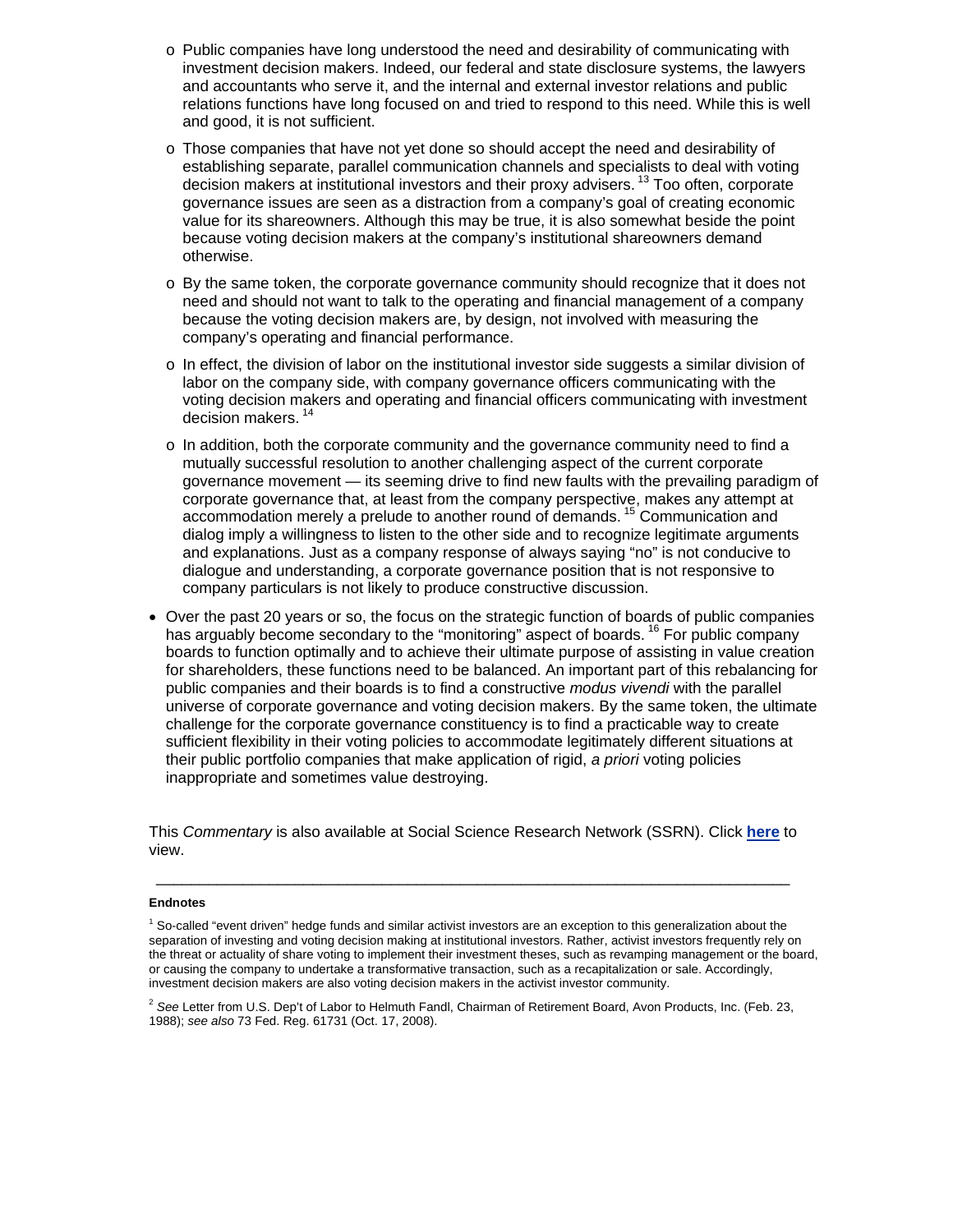3 For a recent restatement of this policy, *see* Proxy Voting by Investment Advisors, 68 Fed. Reg. 6585 (Feb. 7, 2003) ("The duty of care requires an adviser with proxy voting authority to monitor corporate events and to vote the proxies. To satisfy its duty of loyalty, the adviser must cast the proxy votes in a manner consistent with the best interest of its client and must not subrogate client interests to its own" (*internal citations omitted*)). The SEC also requires registered management investment companies to disclose the specific proxy votes they cast at shareholder meetings of their portfolio companies. *See* Disclosure of Proxy Voting Policies and Proxy Voting Records by Registered Management Investment Companies, 68 Fed. Reg. 6564 (Feb. 7, 2003).

4 Critics of the Wall Street Walk philosophy commonly point to index and other quantitatively managed funds that cannot engage in the practice because of their investment thesis. However, efficient market theory posits that the actions of actively managed funds will be reflected in the price of badly managed company shares (as would be the case for all other under-performers), which in turn will be reflected in the weighting accorded to those shares in quantitative models. Under this view, the inability of quantitative investors to react to bad management by selling shares will be compensated for by the overall market's reaction to that fact.

<sup>5</sup> It is not clear that a one-size-fits-all model of universally applied voting policies satisfies a fiduciary duty of care. At least the question can be asked whether the hypothetical prudent investor would neglect to consider the particular facts and circumstances of each company before applying a generic voting policy. For a good summary of institutional voting policies, particularly with respect to the role of proxy advisory firms, *see* The Society of Corporate Secretaries and Governance Professionals and the National Investor Relations Institute, "Proxy Advisory Services: The Need for More Regulatory Oversight and Transparency," submitted to the Securities and Exchange Commission, Discussion Draft, March 4, 2010 *available at* <http://www.governanceprofessionals.org/society/Default.asp> (the Proxy Advisory Services White Paper).

<sup>6</sup> Many retail investors also historically "outsourced" their votes on most ballot issues by not voting and thereby defaulting to broker discretionary voting under NYSE Rule 452. However, as Rule 452 has come under attack from corporate governance activists and has been reduced in scope, retail investors have not had the practical ability to outsource their votes to third parties. The result has been a drop in voting by retail holders. Retail investors generally do not seem to have much more interest in non-economic ballot matters than institutional money managers, suggesting that efforts to reinvigorate retail voting will be difficult absent creation of a default voting system to replace broker discretionary voting. This, of course, is one of the key purposes of the recent groundswell to develop so-called "client directed voting," which would allow retail holders to select a default voting pattern (*e.g*., to vote for or against management's recommendations or to vote in proportion to all other shareholders) on all ballot matters for which the holders do not respond with specific voting instructions.

 $^7$  As noted earlier, votes on issues with clear economic implications, such as M&A transactions and control contests, are a common exception, particularly among institutions using an active investment style. It is interesting that proxy advisory firms also make recommendations on these transactions, but specifically on a case-by-case basis. Proxy advisory recommendations on these matters are very influential on how institutions, particularly those utilizing quantitative investment styles, vote on such matters.

<sup>8</sup> It is not important whether the existence of corporate governance as a basis for voting decisions facilitated the outsourcing of voting decisions by investment decision makers, or whether the need to rationalize outsourcing of voting decisions led to the creation of a corporate governance methodology or whether both arose serendipitously at the same time. What is important is the symbiotic relationship of outsourced voting and the growth of the modern corporate governance movement.

<sup>9</sup> The premise that good corporate governance creates shareholder value is not clearly supported by the academic literature. *See* Sanjai Bhagat *et al., The Promise and Peril of Corporate Governance Indices*, 108 Colum. L. Rev. 1803 (2008) (arguing that there is no consistent relation between particular governance measures and corporate performance); *see also* Daines *et al., Rating the Ratings: How Good are Commercial Governance Ratings*, Working Paper, September 4, 2009, *available at* [http://ssrn.com/abstract=1152093;](http://ssrn.com/abstract=1152093) *see also* Richard Leblanc & James Gillies, Inside the Boardroom: How Boards Really Work and the Coming Revolution in Corporate Governance, pp. 62-63, 80, 107-108, 120-126 (2005); *id*. at p. 125 ("where independent governance [is] clearly of superior benefit to shareholders, we would expect to see the results reflected in the results of scholarly research. Such results, however, are not evident. Other studies of the relationship between board size and firm performance provide no consensus about the direction of the relationship and suggest there is no statistical evidence of a relationship between corporate performance and proportion of outside directors of a board" (*internal citations omitted*); *id*. at p. 125 ("for every company that one can quote as an example demonstrating a positive correlation between good corporate governance, as defined by board structure, and good corporate financial performance, another that followed very good corporate governance practices can be found with a negative relationship"); Jeffrey Sonnenfeld, *Good Governance and the Misleading Myths of Bad Metrics, available at*  <http://www.sec.gov/spotlight/dir-nominations/sonnenfeld012004.pdf> ("we are finding no support for a relationship between structural dimensions of board governance and company performance").

<sup>10</sup> Not to belabor the point, the major exception, most commonly for actively managed portfolios, is voting on matters that clearly affect value, such as mergers, acquisitions, sales and board control contests.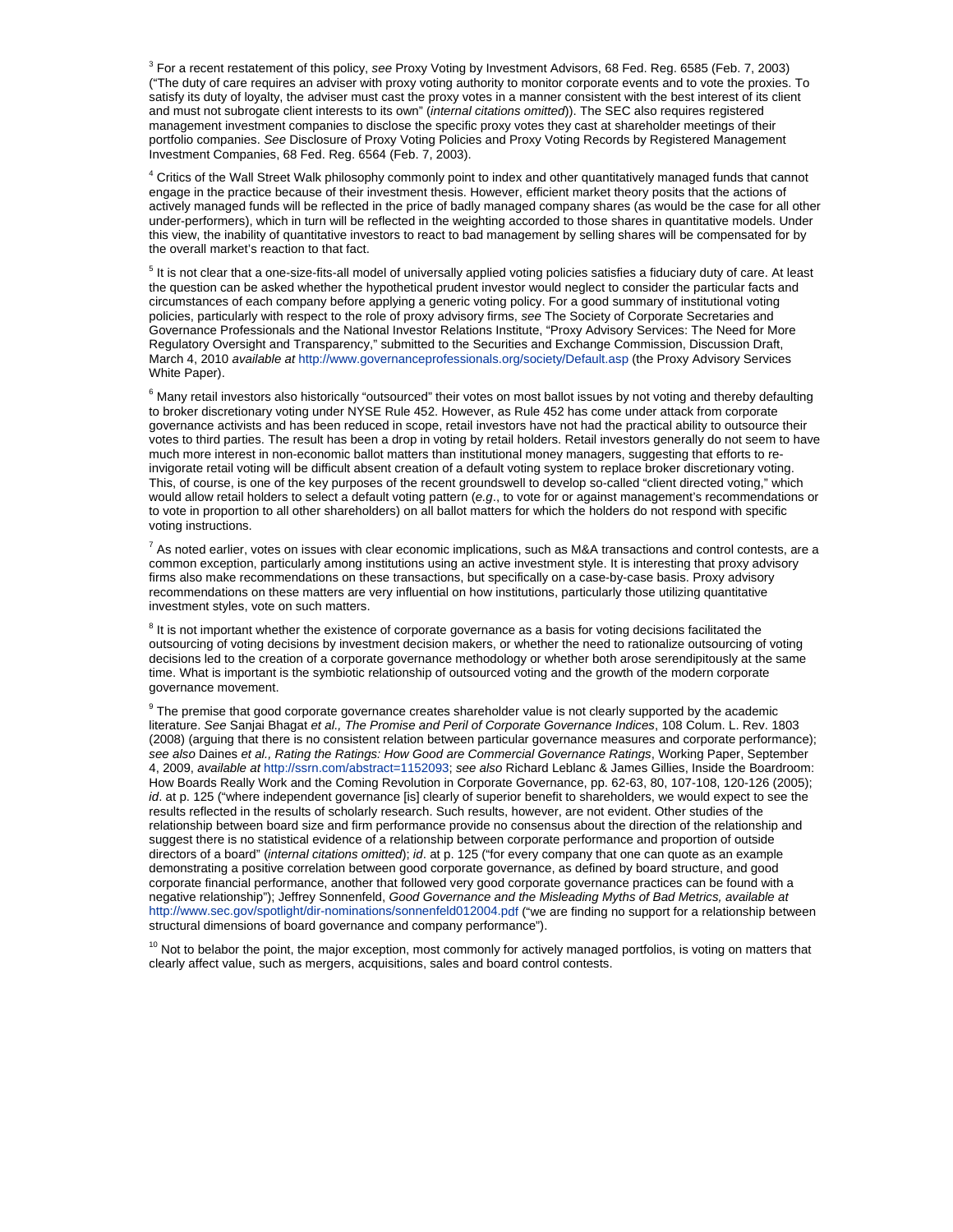<sup>11</sup> This analysis raises the interesting question whether proxy advisory, as well perhaps as most institutional investor voting is a form of "empty" voting. The conventional definition of empty voting is where the person with voting power doesn't also own an economic interest in the shares. Using this definition, the proxy advisory firms, when voting a discretionary proxy of an institutional investor, are empty voters. This has been recognized by Professors Hu and Black in their analyses, as well as by Vice Chancellor Leo E. Strine, Jr. *See* Henry T.C. Hu & Bernard S. Black, *Equity and Debt Decoupling and Empty Voting II: Importance and Extensions*, 156 U. Pa. L. Rev. 625 (2008); Leo E. Strine, Jr., *The Delaware Way: How We Do Corporate Law and Some of the Challenges We (and Europe) Face*, 30 Del. J. Corp. L. 673 (2005). Interestingly, neither the Professors nor the Vice Chancellor seem to have carried their analysis into the dichotomy between investing and voting that is so prevalent within so much of the institutional investor community. One reason may be that institutional investors own the shares they vote, and there is no legal separation of votes and economic interests. On the other hand, on a practical level, the structural and philosophical separation of investment decision makers and voting decision makers within an investment adviser creates what could be characterized as a form of empty voting. Another example of the confusion created by assuming that an institutional investor is a unitary, monolithic entity is that

Professors Hu and Black distinguish the empty voting nature of proxy advisory firms from other forms of empty voting by noting that proxy advisory firms "are empty voters only at the sufferance of their principals", seemingly without recognizing that the principals in this case (the voting decision makers within an institution) may likewise be viewed as empty voters. Hu & Black, *Equity and Debt*, at 640. One empty voter acting at the sufferance of a second empty voter, a full voter does not make.

12 This effectively is the position taken by the Proxy Advisory Services White Paper, *supra* n. 5, in particular at Recommendations 3, 4 and 5.

 $13$  Most companies that have recognized the desirability of establishing a separate line of communications with voting decision makers have delegated the function to either the general counsel's office or the corporate secretary's office (which supplies the corporate governance expertise), typically in partnership with the investor and public relations functions and human resources with respect to executive compensation issues.

<sup>14</sup> We leave to another day the practical details of the corporate governance dialogue, including such questions as whether and when directors should participate in governance discussions, the appropriate scope and focus of the discussions, their purpose and their frequency. Moreover, we note that the communications challenges facing a public company are more complex than successfully engaging in parallel dialogues with investing decision makers and voting decision makers at institutional investors. There is a third key shareholder constituency — retail investors. Effective communication with retail shareholders may be more difficult than with the bifurcated institutional shareholder community. First, the prevalence of street name ownership by retail holders and the insulation provided by the SEC's OBO/NOBO rules make identification and direct communication between a company and its retail owners challenging, and some would say unattainable. (For a description of the NOBO/OBO rules and their workings, see Alan L. Beller and Janet L. Fisher, *The OBO/NOBO Distinction in Beneficial Ownership: Implications for Shareowner Communications and Voting, Council of* Institutional Investors (February 2010), *available at* [http://www.cii.org.](http://www.cii.org/) Moreover, even assuming a reform of the OBO/NOBO system to facilitate identification and direct communication, it is not clear that retail holders have a greater desire than institutional investment decision makers to vote their shares, except indirectly through a Wall Street Walk. Finally, the SEC disclosure regime is so complex that it is hard to believe that a retail holder who wanted to could make her way through a 2010 proxy statement or Form 10K. To be effective, companies would have to create entirely new communication tools that would substitute on a practical level for the avalanche of information and detail that comprises corporate disclosure under the SEC's current model.

<sup>15</sup> A cynical view of the process would attribute the seemingly unending ratcheting of corporate governance best practices to a need by the leaders of the corporate governance community to continue to be relevant. An even more cynical view would start with the observation that corporate governance activists are dominated by labor and conclude that many corporate governance activists have an "unspoken" agenda to drive the US version of capitalism to a more labor-friendly, statist regime along the lines of continental Europe.

<sup>16</sup> Leblanc & Gillies, *supra* note 9, at 80. The strategic function refers to the board's role in setting basic policy and strategic direction for a company — what many observers believe is the most important contribution a board can make to value creation. The monitoring function refers to the board's role in actively supervising risk management, executive compensation and accounting, legal and regulatory compliance, illustrated by the enhanced roles and increased visibility of audit committees, whistleblower mechanics, governance committees, compensation committees and the like.